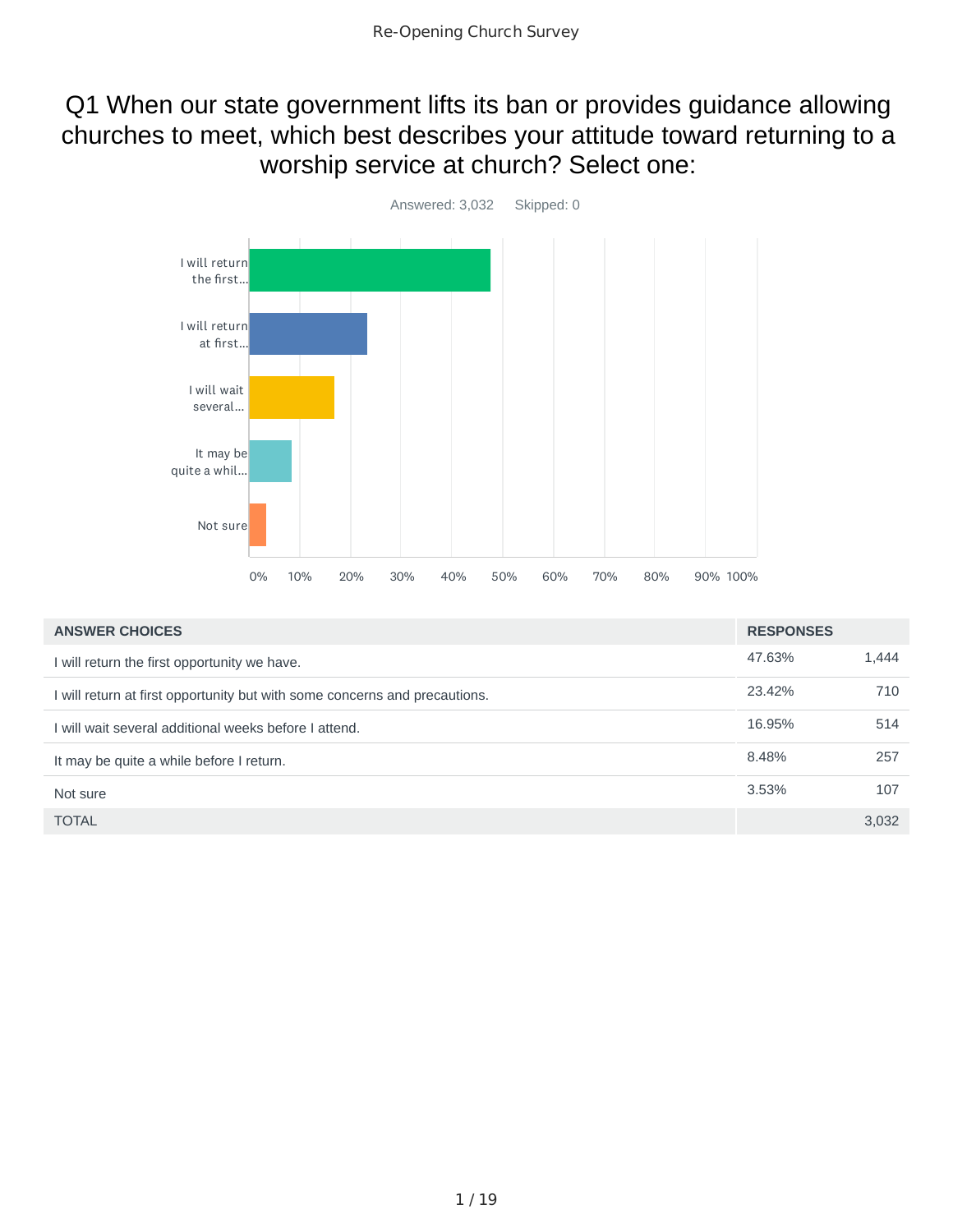### Q2 In addition to our state government lifting its ban or providing guidance for public gatherings, are there other signals you would want to see before you return to attend a worship service at church? Select all that apply



| <b>ANSWER CHOICES</b>                                   | <b>RESPONSES</b> |       |
|---------------------------------------------------------|------------------|-------|
| Local businesses are open again                         | 18.93%           | 574   |
| Local restaurant seating areas are open again           | 16.92%           | 513   |
| Schools are open again                                  | 15.73%           | 477   |
| The number of coronavirus cases near me is very small   | 30.71%           | 931   |
| Most social distancing recommendations have been lifted | 23.75%           | 720   |
| None of these                                           | 42.35%           | 1,284 |
| Not sure                                                | 9.27%            | 281   |
| Total Respondents: 3,032                                |                  |       |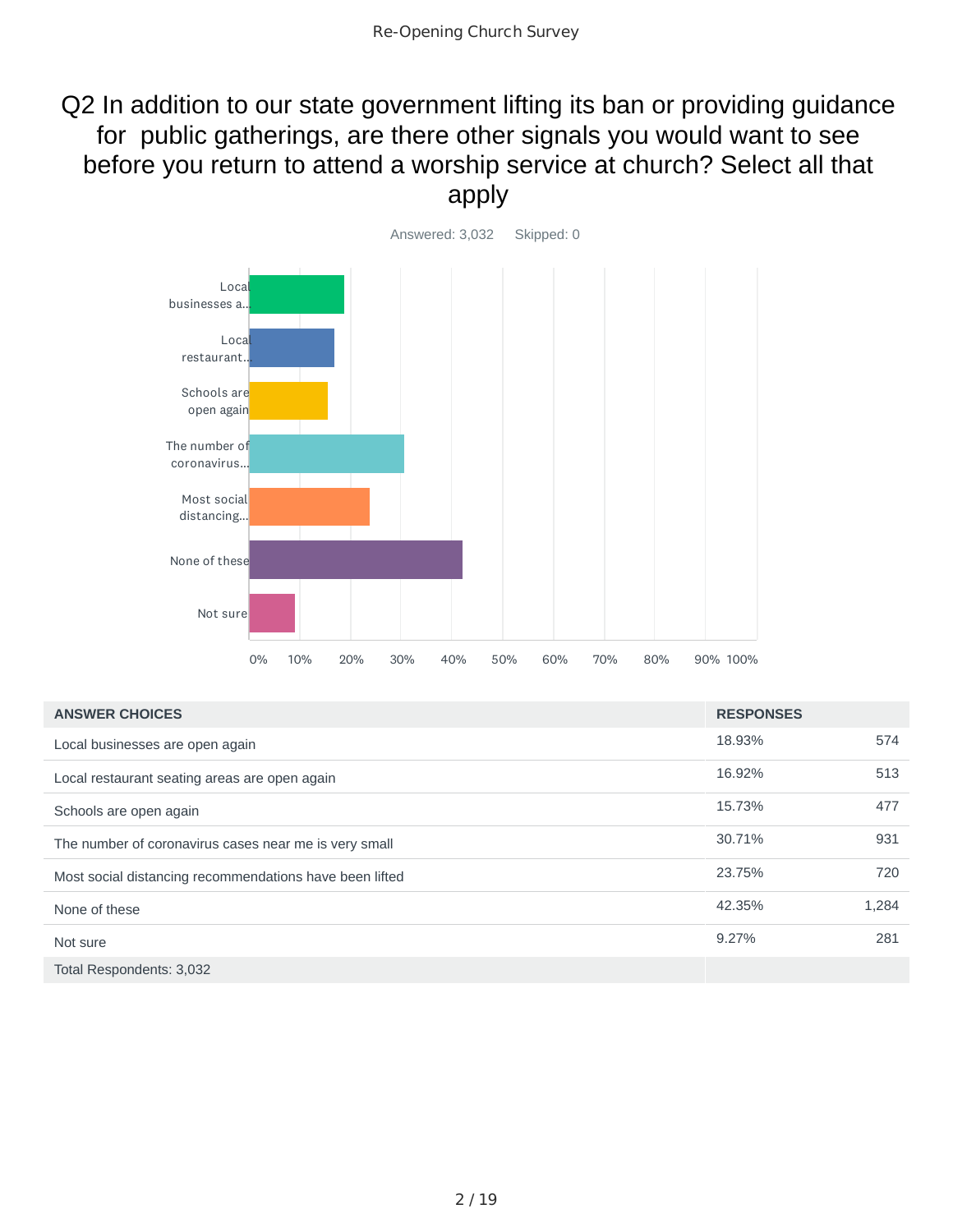### Q3 What precautions, if any, do you plan to take when you return to a worship service? Select all that apply



| <b>ANSWER CHOICES</b>                                                                             | <b>RESPONSES</b> |       |
|---------------------------------------------------------------------------------------------------|------------------|-------|
| I will wear a face mask                                                                           | 63.46%           | 1,924 |
| I will stand and sit in places where I will be at least 6 feet from others (beyond my own family) | 66.39%           | 2,013 |
| I will avoid shaking hands                                                                        | 68.17%           | 2,067 |
| I will avoid any physical contact                                                                 | 58.94%           | 1,787 |
| I will avoid crowded hallways                                                                     | 47.86%           | 1,451 |
| I will bring hand sanitizer                                                                       | 60.06%           | 1,821 |
| None of these                                                                                     | 11.15%           | 338   |
| Total Respondents: 3,032                                                                          |                  |       |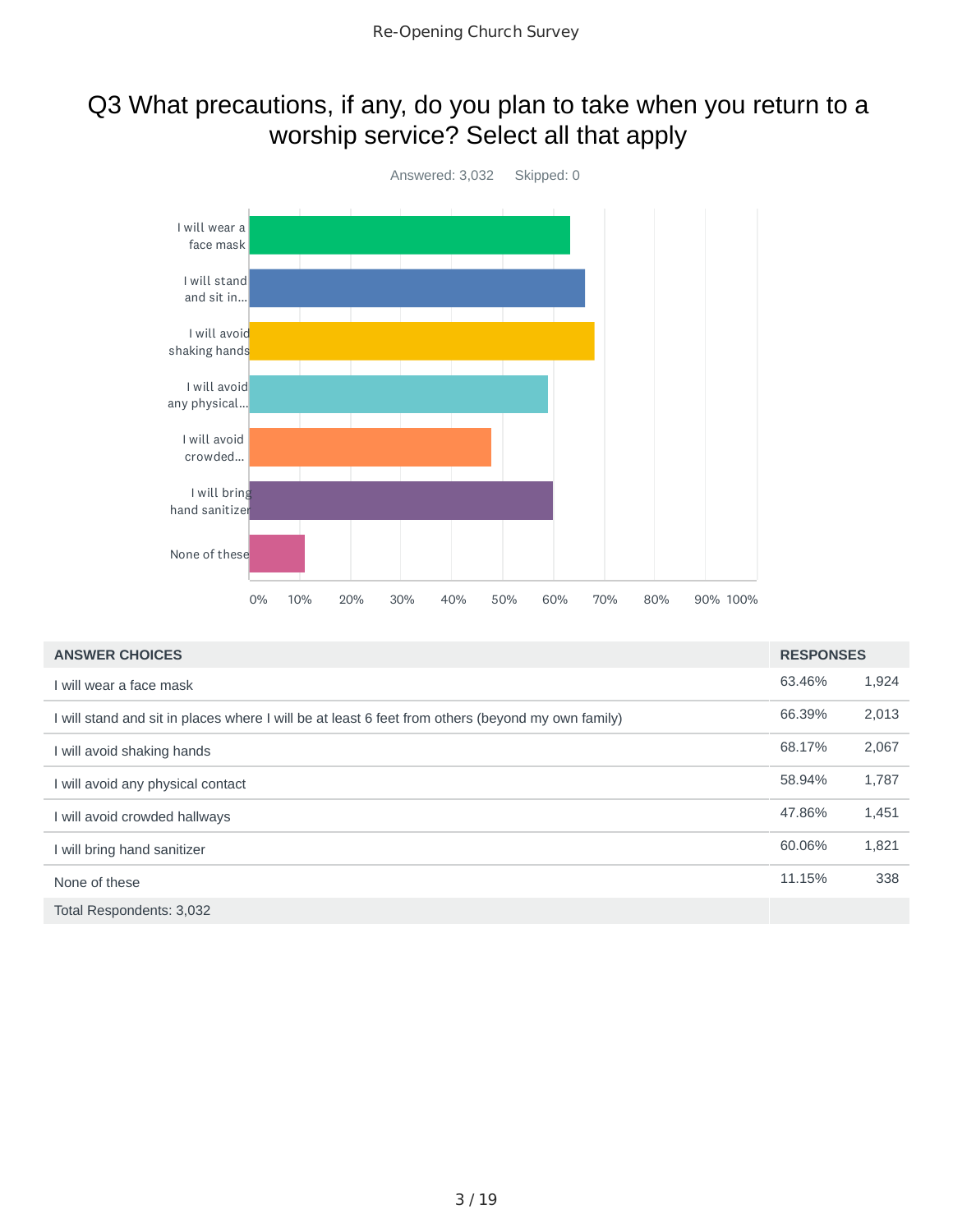### Q4 What precautions, if any, do you expect our church to take for worship gatherings? Select all that apply

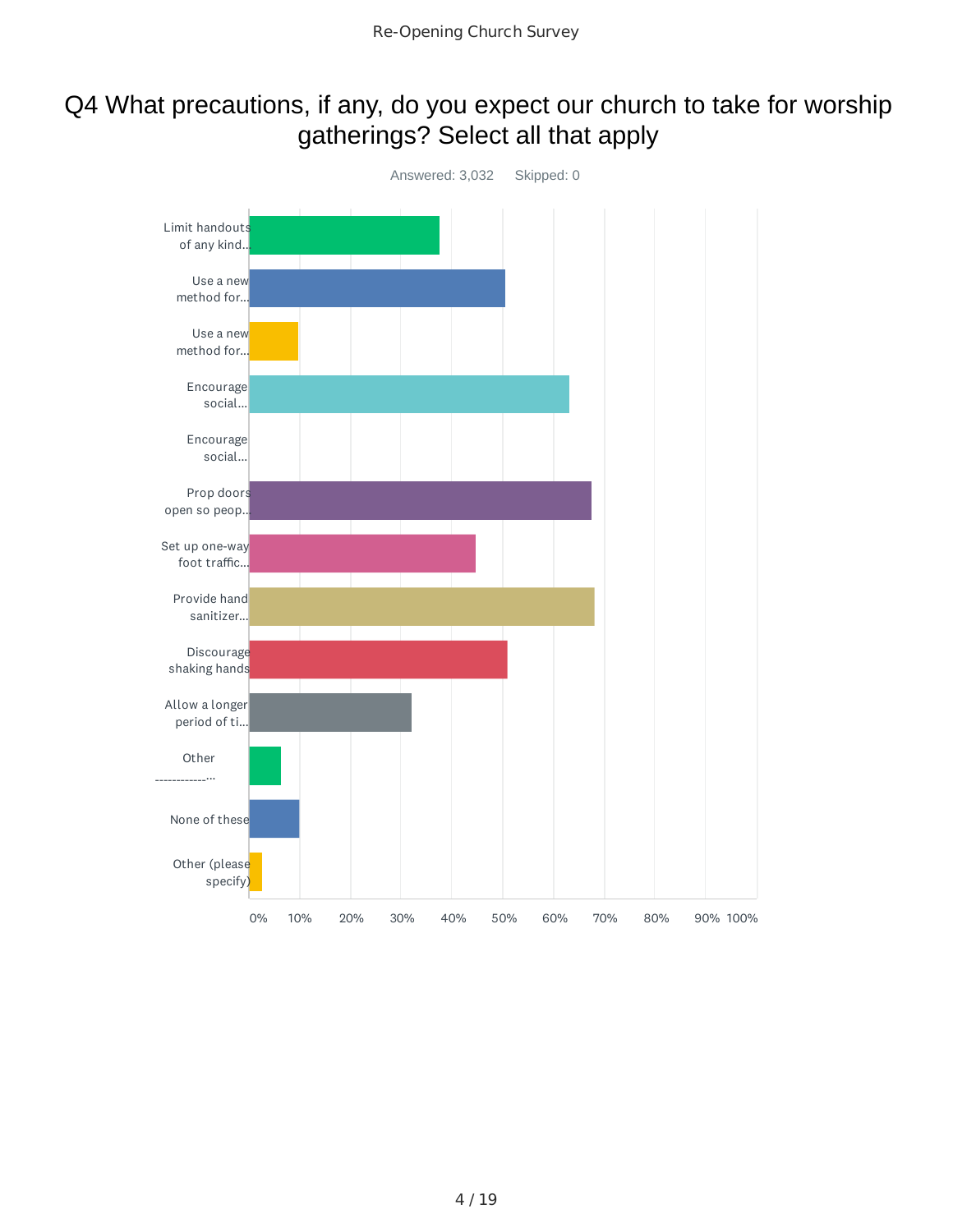#### Re-Opening Church Survey

| <b>ANSWER CHOICES</b>                                                                                                          | <b>RESPONSES</b> |       |
|--------------------------------------------------------------------------------------------------------------------------------|------------------|-------|
| Limit handouts of any kind (e.g., worship guide, notes pages, etc.)                                                            | 37.60%           | 1,140 |
| Use a new method for distributing Communion elements                                                                           | 50.56%           | 1,533 |
| Use a new method for collecting tithes and offerings                                                                           | 9.86%            | 299   |
| Encourage social distancing in sanctuary seating                                                                               | 63.23%           | 1,917 |
| Encourage social distancing in small group seating                                                                             | 0.07%            | 2     |
| Prop doors open so people do not have to touch handles                                                                         | 67.61%           | 2,050 |
| Set up one-way foot traffic entering and exiting the building and sanctuary                                                    | 44.85%           | 1,360 |
| Provide hand sanitizer stations                                                                                                | 68.24%           | 2,069 |
| Discourage shaking hands                                                                                                       | 50.96%           | 1,545 |
| Allow a longer period of time between worship service hours                                                                    | 32.29%           | 979   |
| Other<br><u> 1980 - Johann John Stein, mars an deutscher Stein und der Stein und der Stein und der Stein und der Stein und</u> | 6.53%            | 198   |
| None of these                                                                                                                  | 10.09%           | 306   |
| Other (please specify)                                                                                                         | 2.70%            | 82    |
| Total Respondents: 3,032                                                                                                       |                  |       |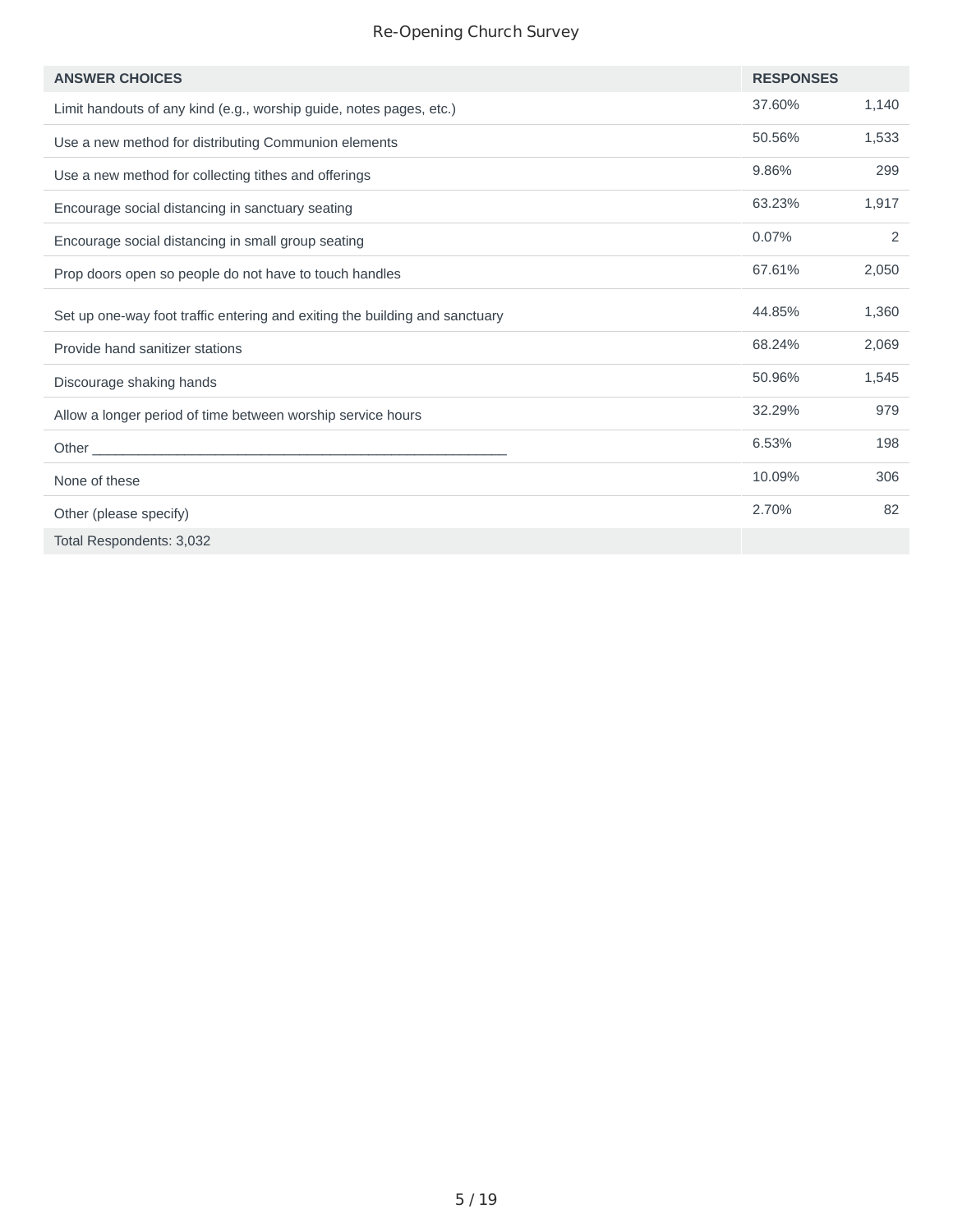#### Q5 Would you be willing to attend your Small Group where it typically meets?



| <b>ANSWER CHOICES</b>              | <b>RESPONSES</b> |       |
|------------------------------------|------------------|-------|
| Yes                                | 33.41%           | 1,013 |
| Not right away                     | 17.68%           | 536   |
| I'm not currently in a Small Group | 48.91%           | 1,483 |
| <b>TOTAL</b>                       |                  | 3,032 |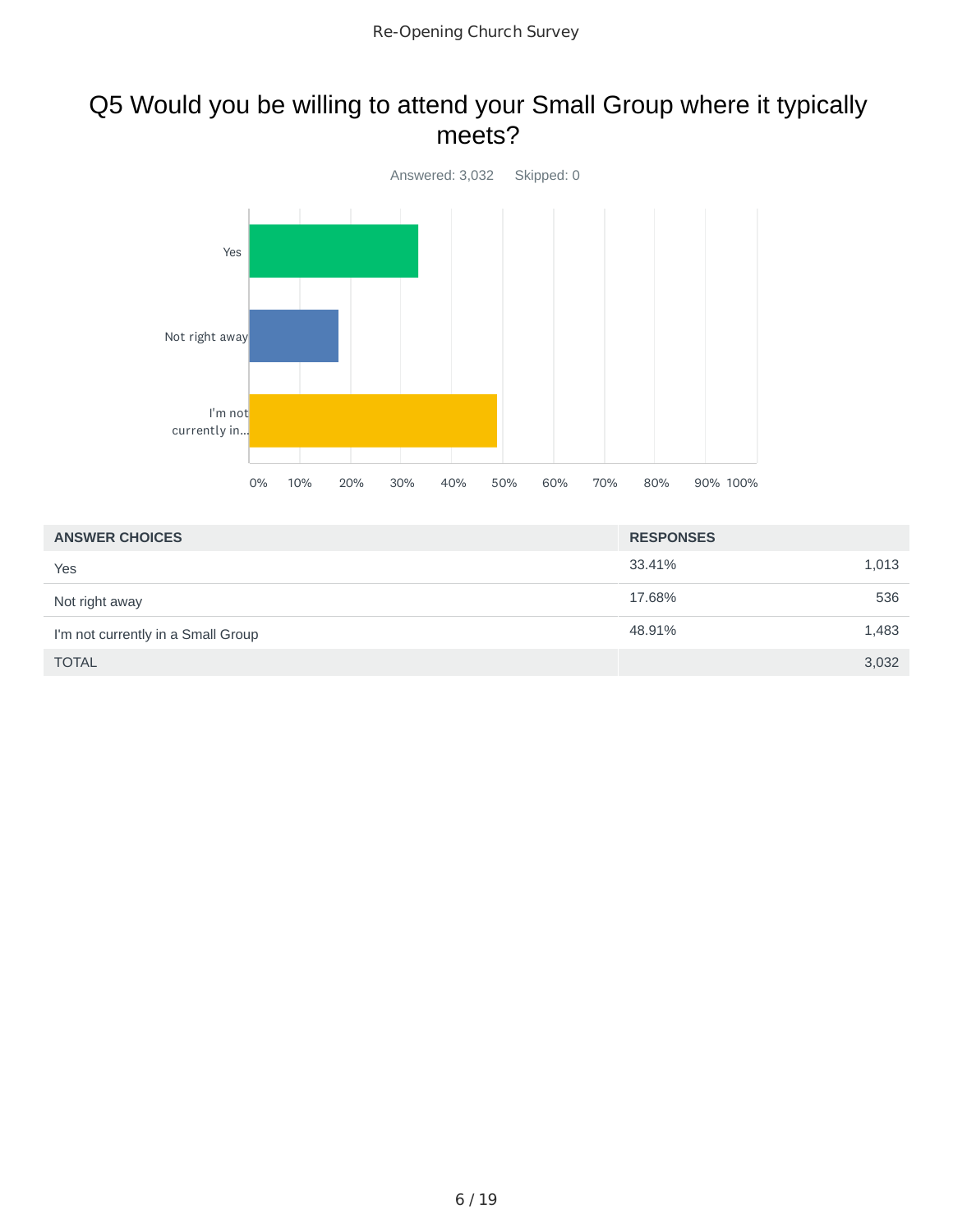#### Q6 Which of the following describes the attendance level at which you would be comfortable attending a worship service? I would be comfortable attending if the sanctuary is…



| <b>ANSWER CHOICES</b>                                                              | <b>RESPONSES</b> |       |
|------------------------------------------------------------------------------------|------------------|-------|
| Filled to capacity (every seat taken)                                              | 18.04%           | 547   |
| Three-quarters filled (some empty seats throughout but no empty rows)              | 15.70%           | 476   |
| Half filled (most people have empty seats either beside them or in front of them)  | 30.54%           | 926   |
| One quarter filled (most people have empty seats beside them and in front of them) | 16.06%           | 487   |
| At 10% capacity (250 - 300 people in attendance)                                   | 10.36%           | 314   |
| None of these (at least right away)                                                | 9.30%            | 282   |
| <b>TOTAL</b>                                                                       |                  | 3,032 |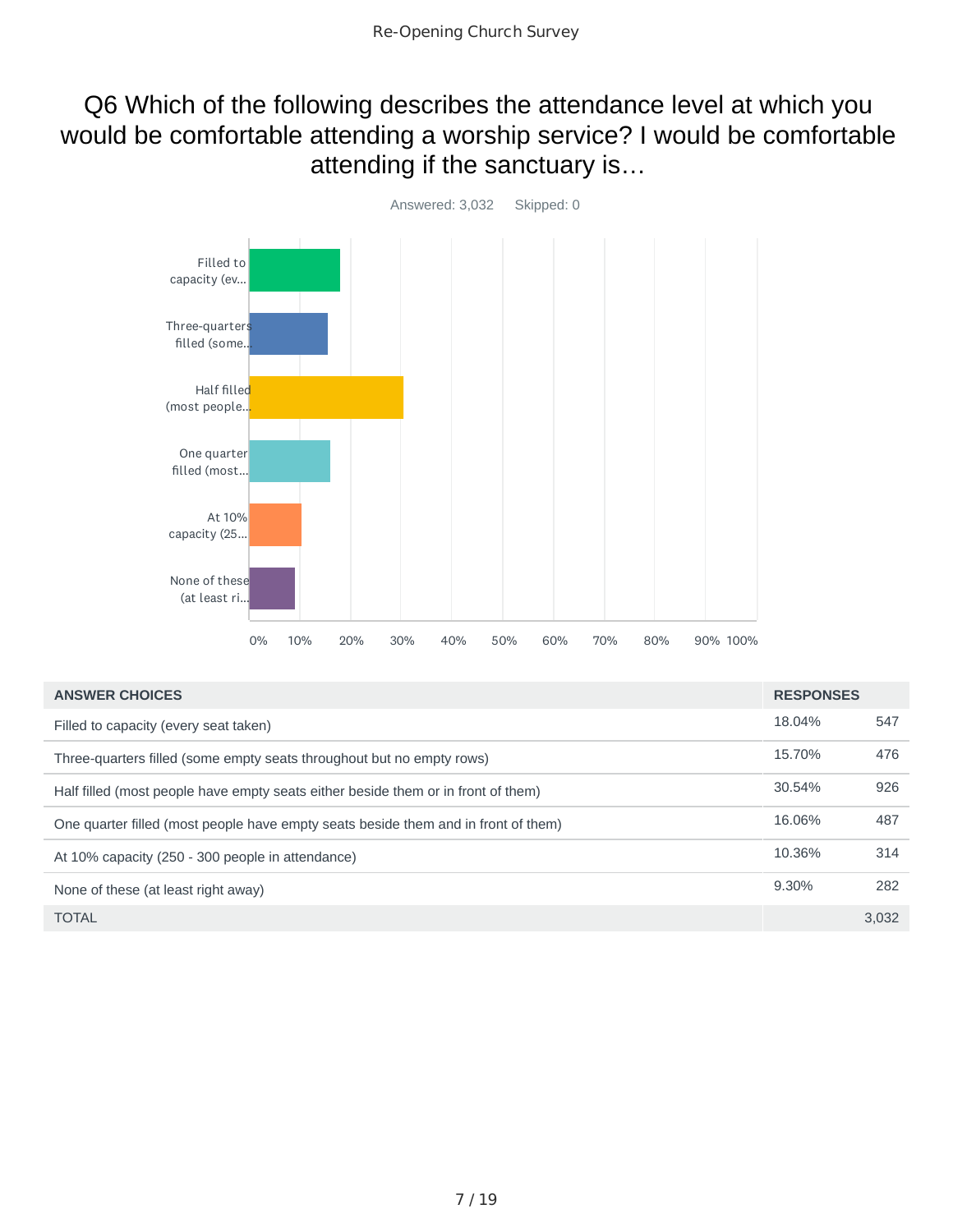### Q7 When our state government lifts its ban or provides guidance for public gatherings, which of the following would you prefer for our church?



| <b>ANSWER CHOICES</b>                                                                         | <b>RESPONSES</b> |       |
|-----------------------------------------------------------------------------------------------|------------------|-------|
| Resume in person worship services at our church immediately                                   | 69.79%           | 2.116 |
| Meet in Small Groups in homes for a few more weeks before resuming in person worship services | 10.39%           | 315   |
| Not sure                                                                                      | 19.82%           | 601   |
| <b>TOTAL</b>                                                                                  |                  | 3.032 |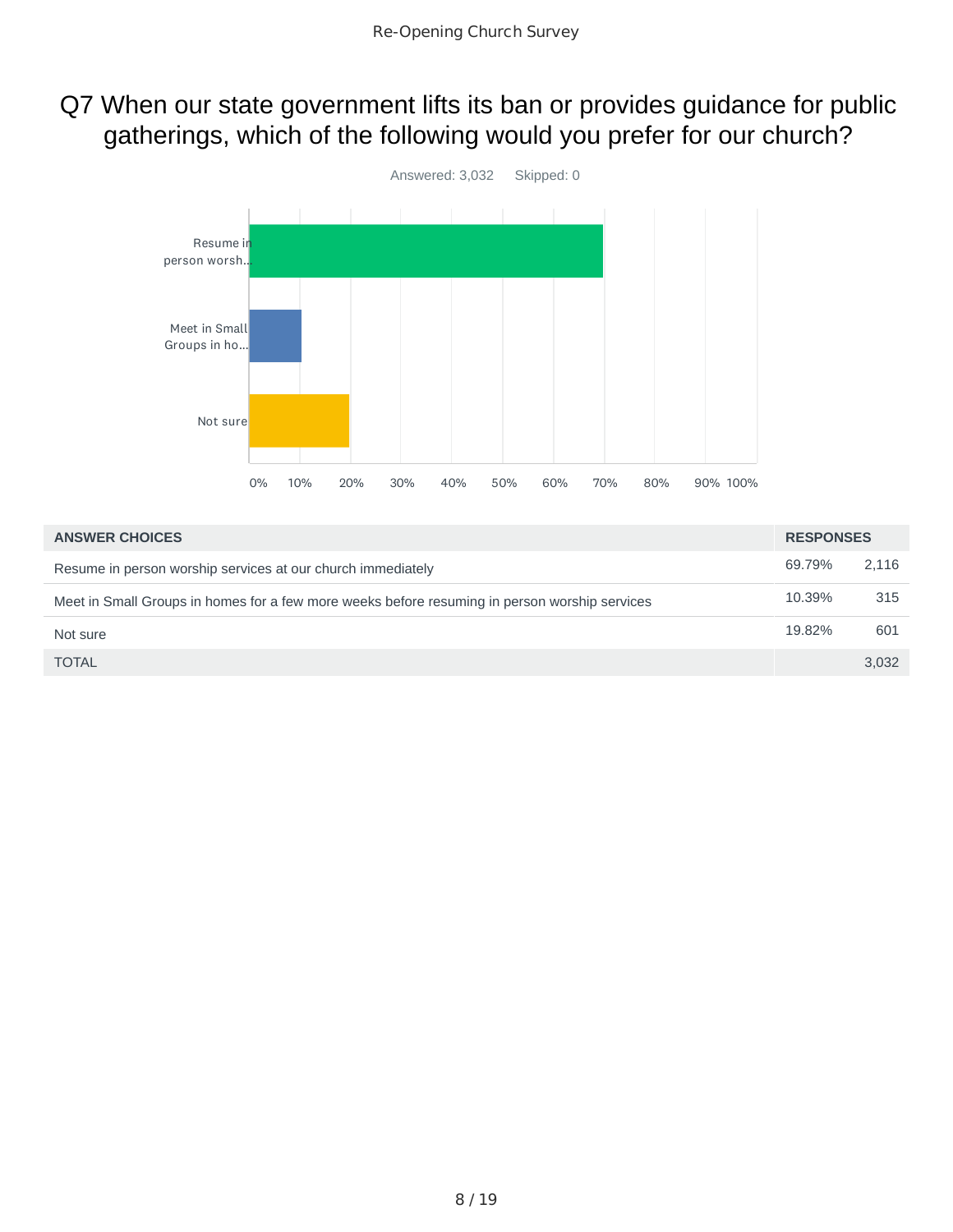### Q8 Would you be willing to attend a worship service at a different time than you typically attend to allow people to be more spread out in the sanctuary?



| <b>ANSWER CHOICES</b> | <b>RESPONSES</b> |       |
|-----------------------|------------------|-------|
| Yes                   | 88.56%           | 2,685 |
| <b>No</b>             | 4.02%            | 122   |
| Not sure              | 7.42%            | 225   |
| <b>TOTAL</b>          |                  | 3,032 |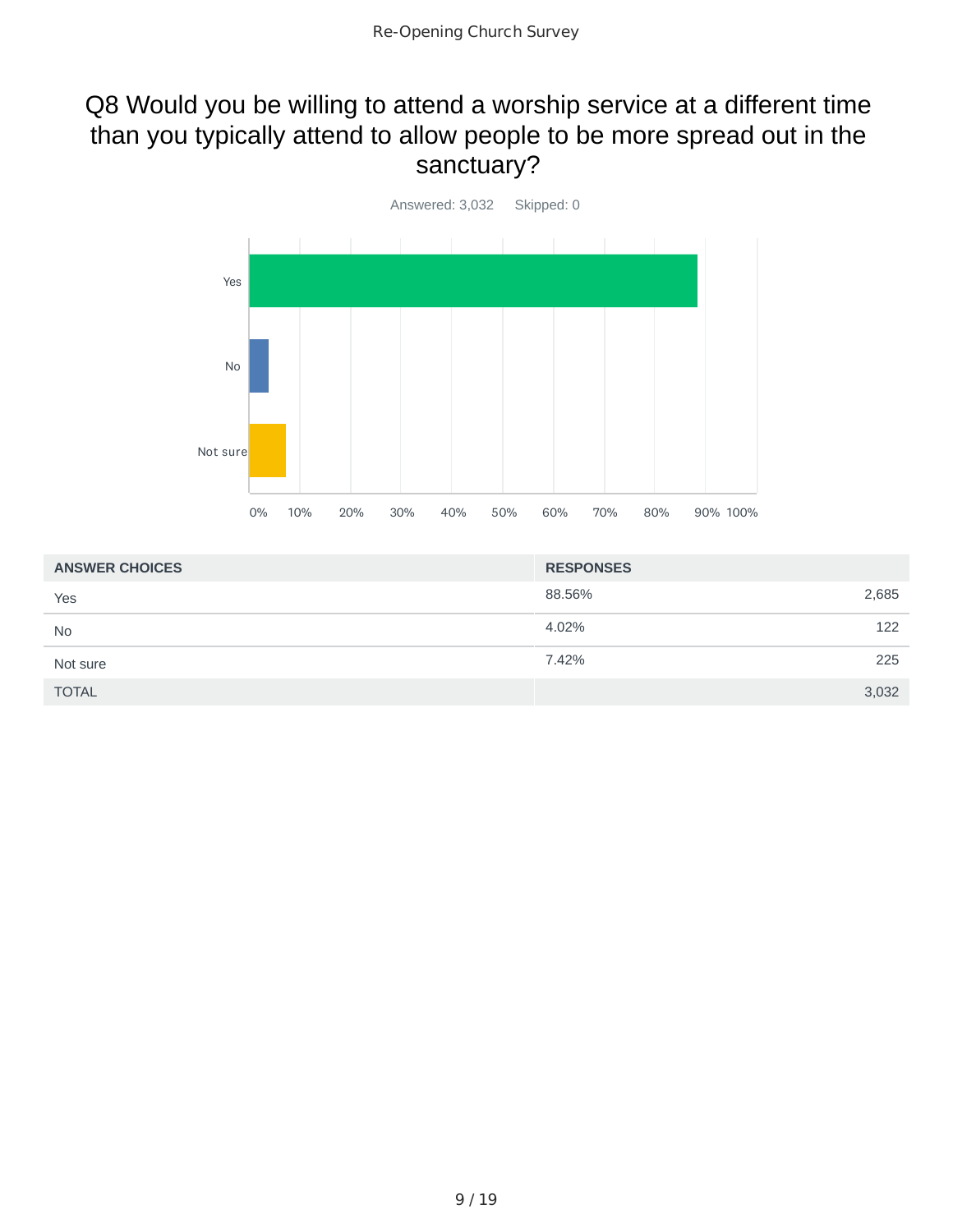### Q9 Would you be willing to attend a worship service in an overflow room to ensure people (in the sanctuary and overflow rooms) are spread out?



| <b>ANSWER CHOICES</b> | <b>RESPONSES</b> |       |
|-----------------------|------------------|-------|
| Yes                   | 76.58%           | 2,322 |
| <b>No</b>             | 11.35%           | 344   |
| Not sure              | 12.07%           | 366   |
| <b>TOTAL</b>          |                  | 3,032 |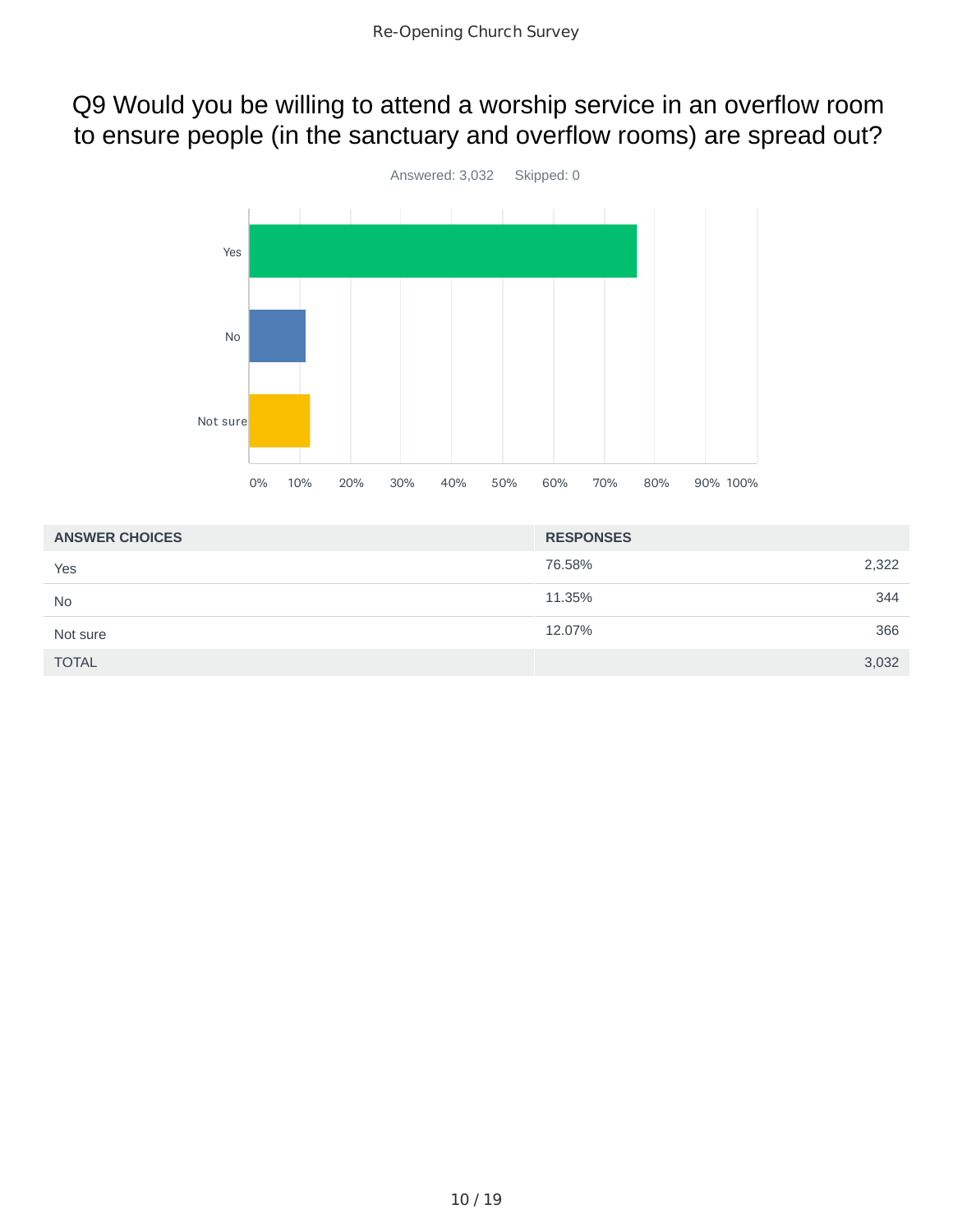Q10 Water of Life is looking to offer church services in the coming weeks. To present a low risk environment, our plan will establish 6 ft separation between parties in the worship center, require guests to reserve seats for their service, require guests to be temperature screened, require masks to be worn at all times, encourage high-risk guests to remain home, and encourage guests to avoid contact with other guests. As you read these guidelines, what are your thoughts? Please select all that apply:



| <b>ANSWER CHOICES</b>                                                 | <b>RESPONSES</b> |       |
|-----------------------------------------------------------------------|------------------|-------|
| I'm glad to see proper protection being planned                       | 66.03%           | 1,998 |
| I look forward to joining the services                                | 56.08%           | 1,697 |
| I'm going to continue to stay home                                    | 16.26%           | 492   |
| This is not necessary                                                 | 12.72%           | 385   |
| WOL should not be re-opening until we are certain COVID-19 has passed | 8.69%            | 263   |
| Total Respondents: 3,026                                              |                  |       |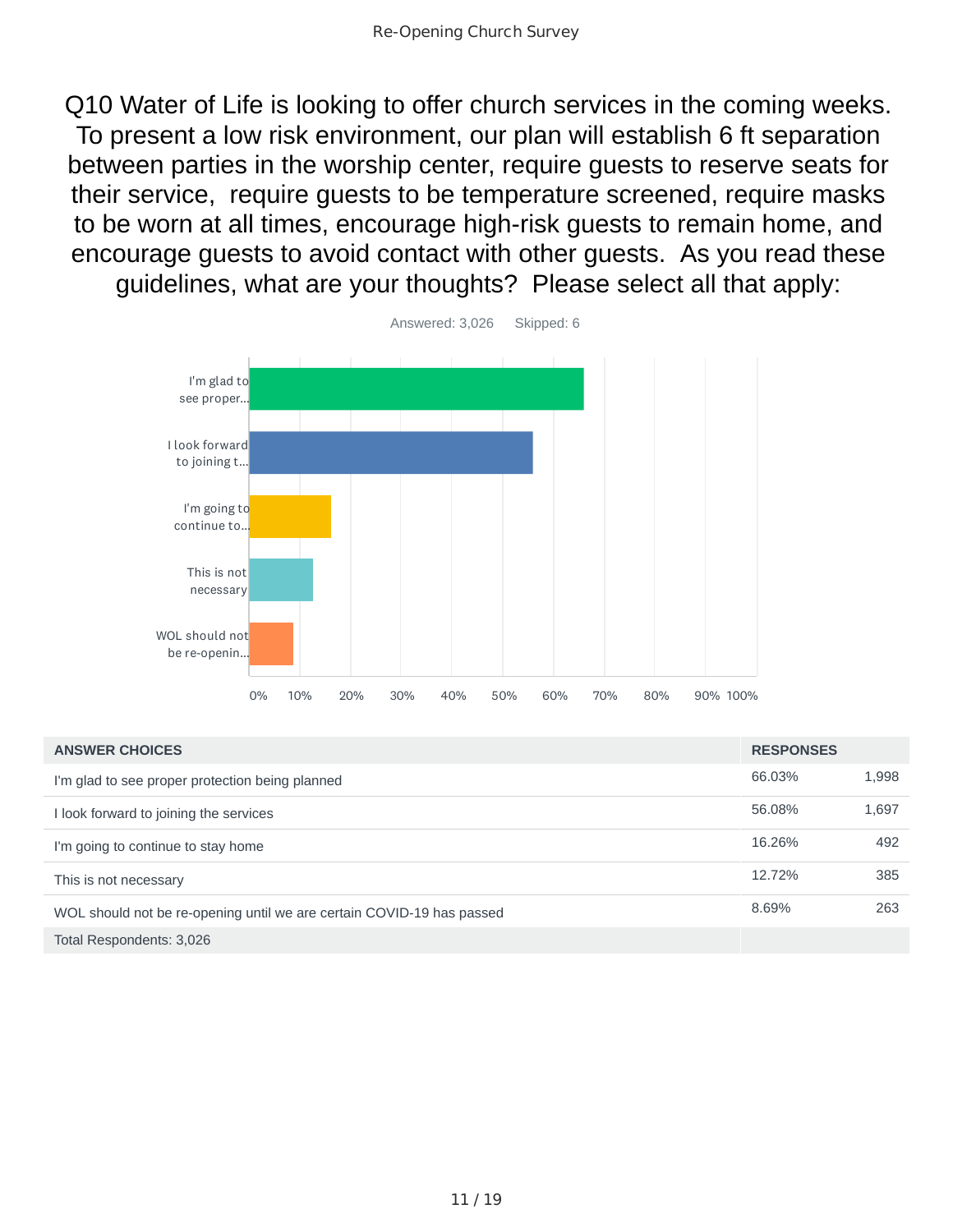## Q11 Do you have children age 18 or younger who live with you and typically attend church with you?



| <b>ANSWER CHOICES</b> | <b>RESPONSES</b> |       |
|-----------------------|------------------|-------|
| Yes                   | 39.41%           | 1,195 |
| <b>No</b>             | 60.59%           | 1,837 |
| <b>TOTAL</b>          |                  | 3,032 |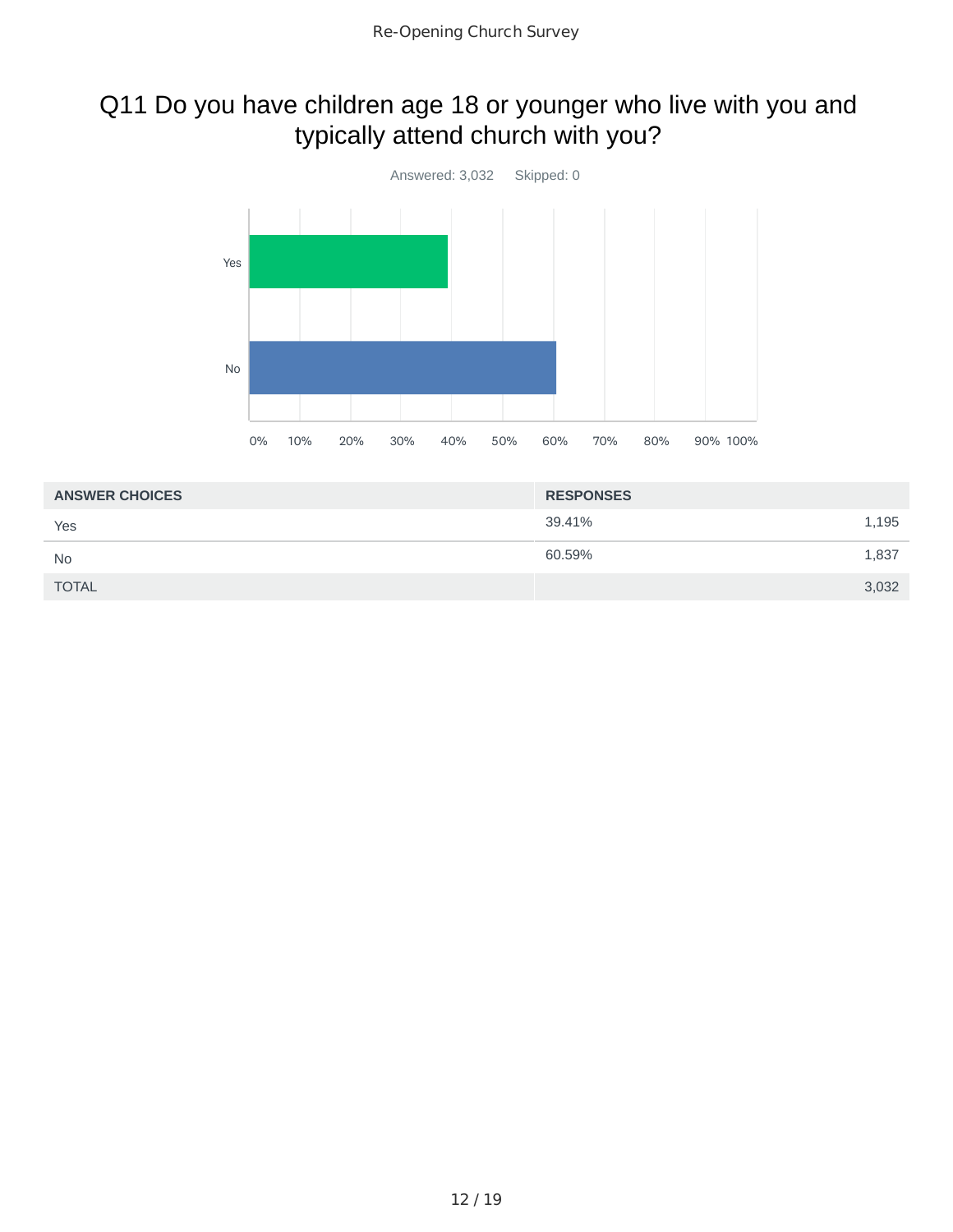### Q12 Would you allow your child(ren) to attend their classrooms where they typically meet?



| <b>ANSWER CHOICES</b>               | <b>RESPONSES</b> |       |
|-------------------------------------|------------------|-------|
| Yes                                 | 44.40%           | 488   |
| Not right away                      | 44.40%           | 488   |
| My children do not typically attend | 11.19%           | 123   |
| <b>TOTAL</b>                        |                  | 1,099 |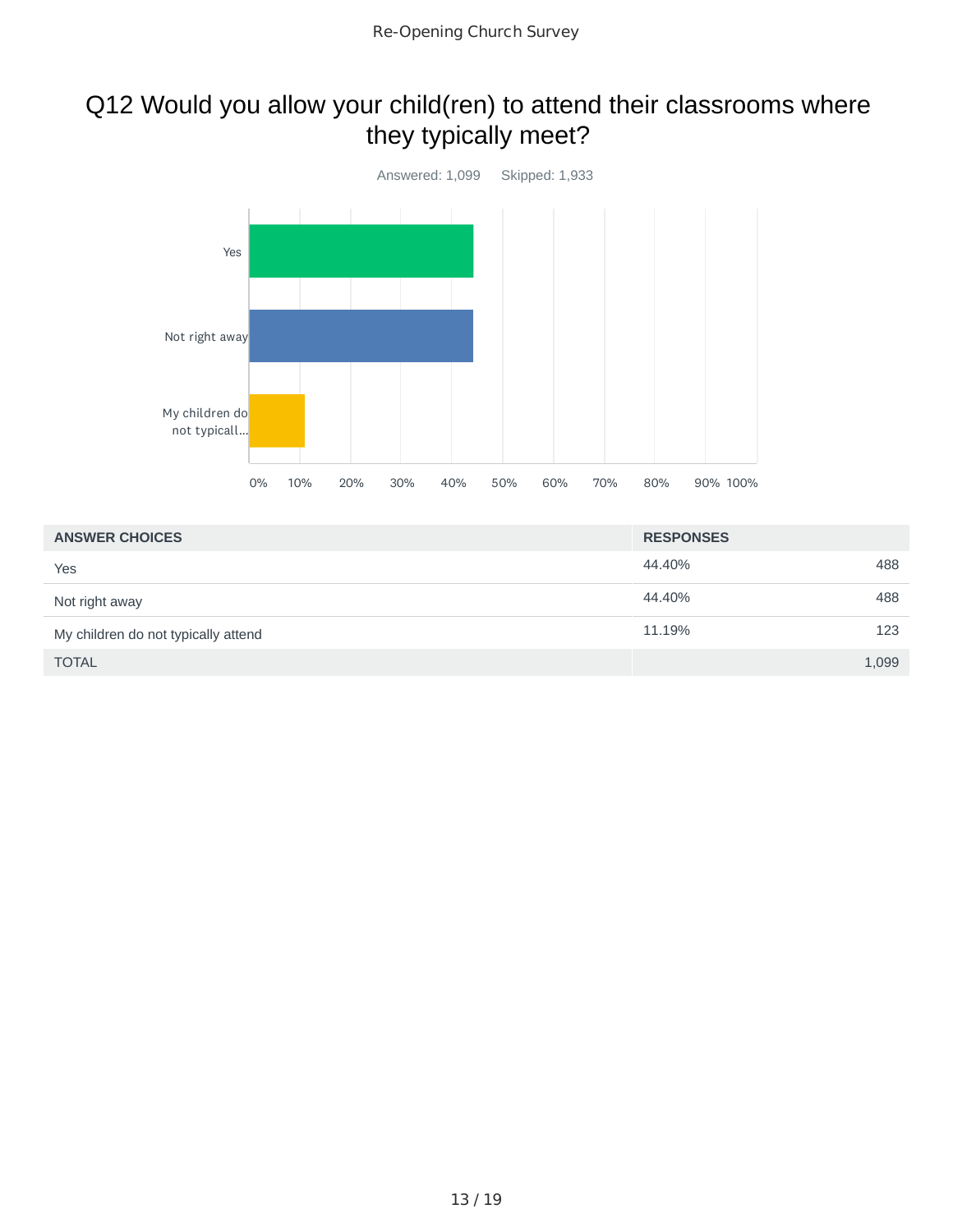#### Q13 What precautions, if any, do you expect the church to take in children's and student small groups when they resume? Select all that apply

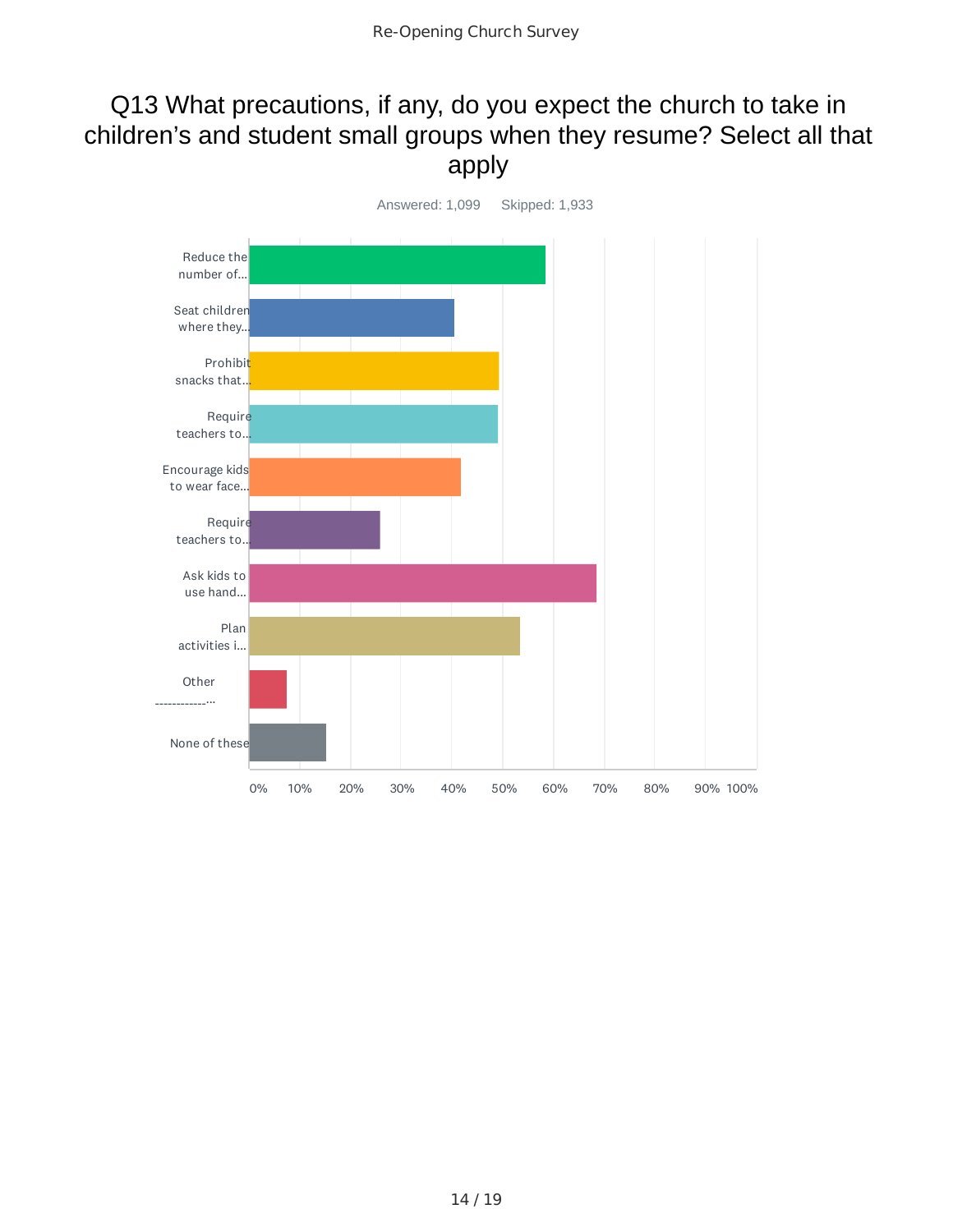#### Re-Opening Church Survey

| <b>ANSWER CHOICES</b>                                                        | <b>RESPONSES</b> |     |
|------------------------------------------------------------------------------|------------------|-----|
| Reduce the number of people in each room or move to a larger room            | 58.51%           | 643 |
| Seat children where they cannot touch each other                             | 40.58%           | 446 |
| Prohibit snacks that would cause children to put their hands to their mouths | 49.41%           | 543 |
| Require teachers to wear face masks                                          | 49.23%           | 541 |
| Encourage kids to wear face masks                                            | 41.86%           | 460 |
| Require teachers to wear gloves                                              | 26.02%           | 286 |
| Ask kids to use hand sanitizer before entering                               | 68.70%           | 755 |
| Plan activities in which kids do not need to touch each other                | 53.59%           | 589 |
|                                                                              | 7.46%            | 82  |
| None of these                                                                | 15.29%           | 168 |
| Total Respondents: 1,099                                                     |                  |     |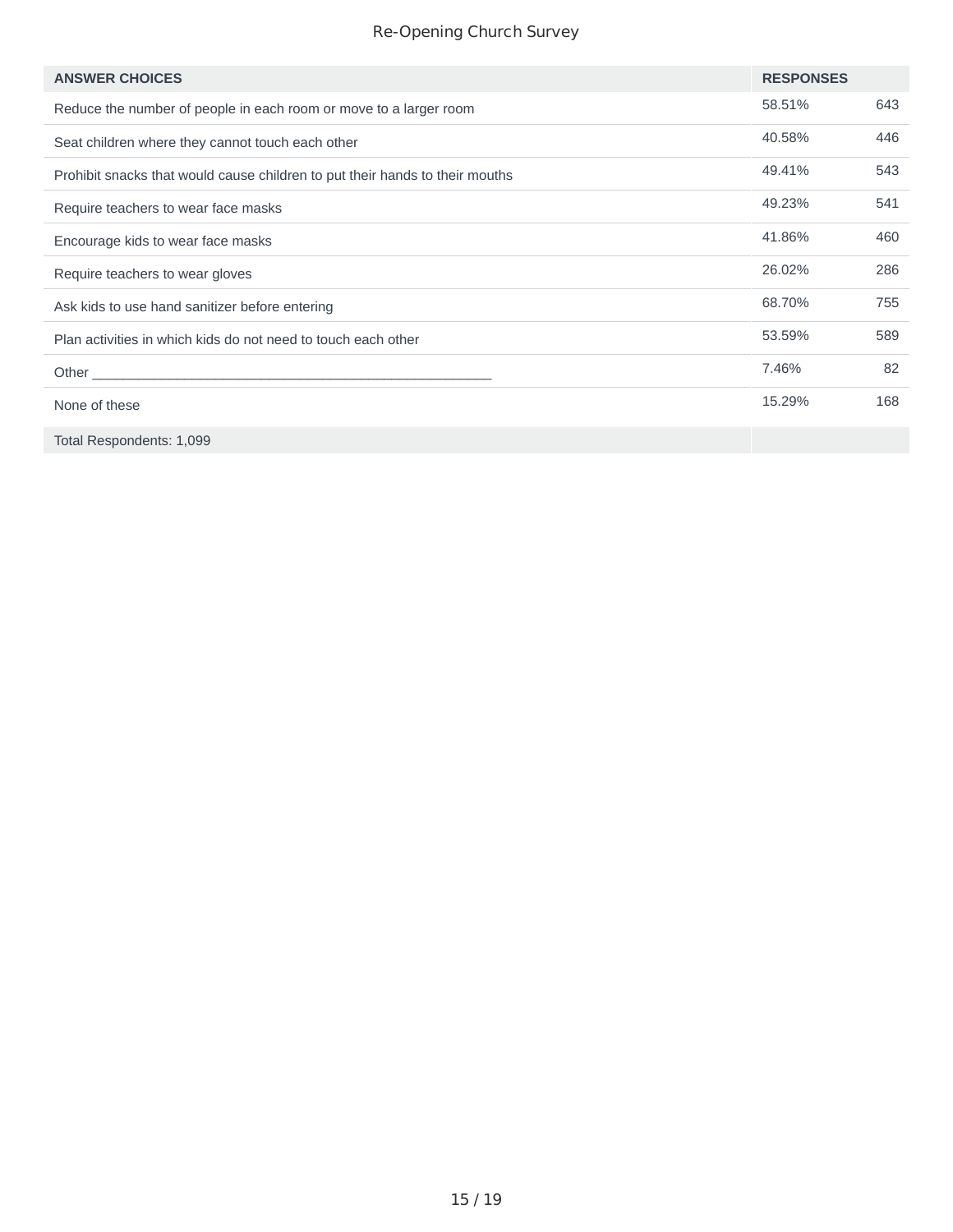Q14 When services return, our current plan is to not have separate Nursery, EK Care, Empowered Kids, 56 or Activate services available. We are planning family style services in the main worship center. What are your thoughts? Select all that apply:



| <b>ANSWER CHOICES</b>                                                                    | <b>RESPONSES</b> |     |
|------------------------------------------------------------------------------------------|------------------|-----|
| We didn't plan on putting our kids in children's ministry until COVID-19 passes          | 25.02%           | 268 |
| We plan on worshiping together in the adult services                                     | 60.32%           | 646 |
| We plan on staying home and enjoying the separate online content for adults and children | 25.49%           | 273 |
| Total Respondents: 1,071                                                                 |                  |     |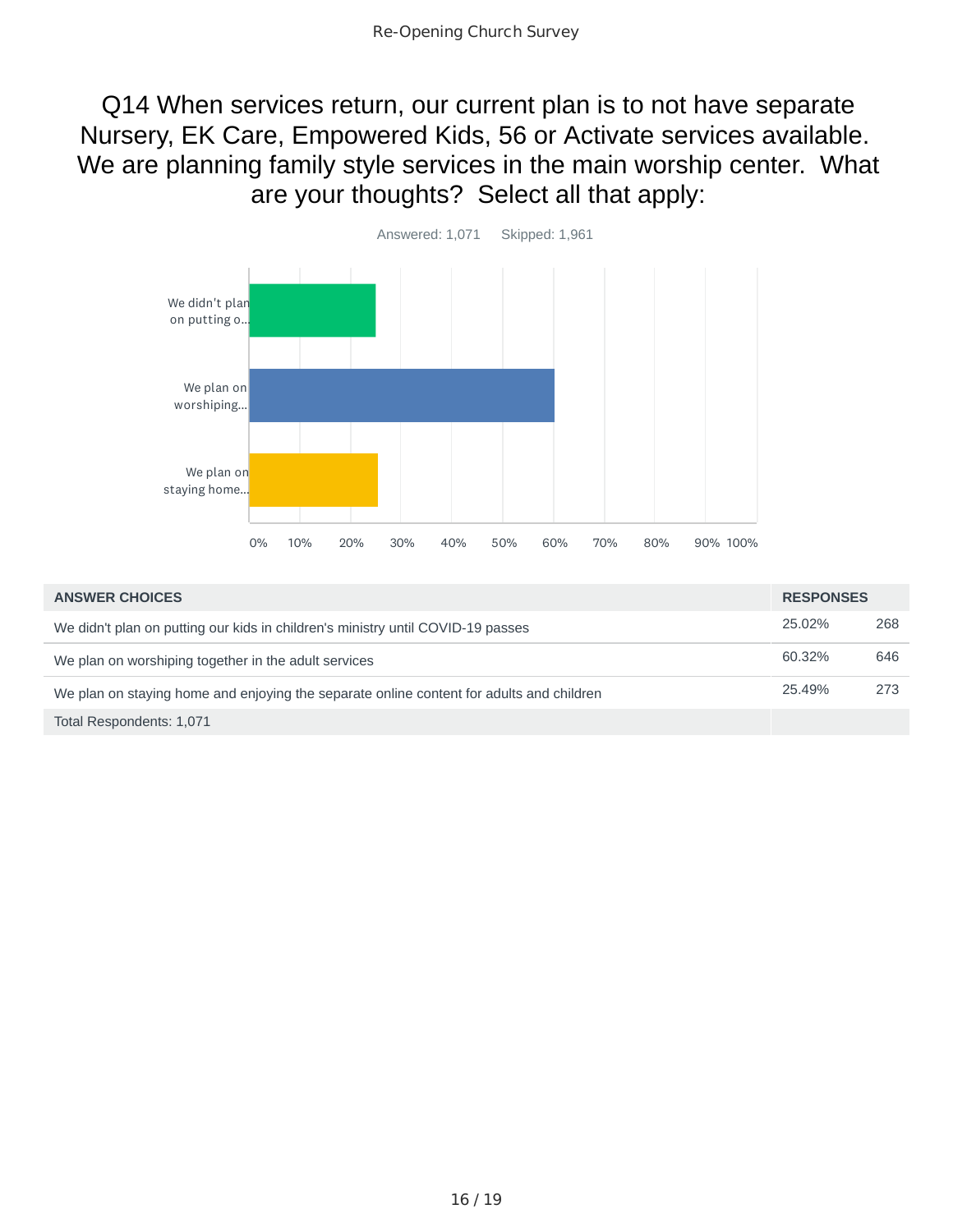

| <b>ANSWER CHOICES</b> | <b>RESPONSES</b> |       |
|-----------------------|------------------|-------|
| I am new in 2020      | 2.43%            | 69    |
| Less than 2 years     | 8.09%            | 230   |
| 2-4 years             | 18.85%           | 536   |
| 5-9 years             | 27.15%           | 772   |
| $10+$ years           | 42.21%           | 1,200 |
| I don't remember      | 1.27%            | 36    |
| <b>TOTAL</b>          |                  | 2,843 |

# Q15 How long have you been attending?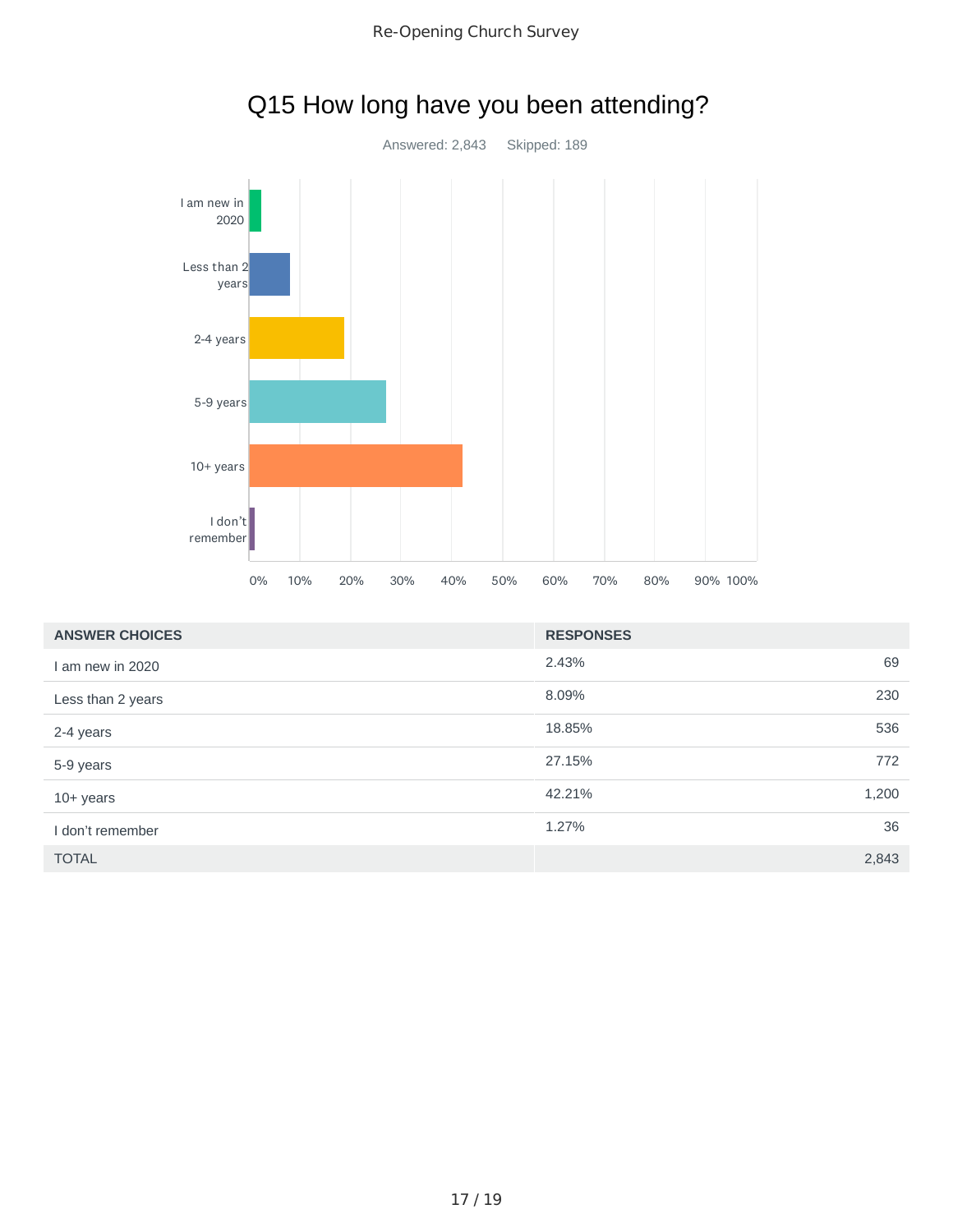



| <b>ANSWER CHOICES</b>  | <b>RESPONSES</b> |       |
|------------------------|------------------|-------|
| Less than 18           | 0.63%            | 18    |
| 18-29                  | 8.69%            | 247   |
| $30 - 49$              | 39.36%           | 1,119 |
| 50-69                  | 45.13%           | 1,283 |
| $70+$                  | 5.66%            | 161   |
| I prefer not to answer | 0.53%            | 15    |
| <b>TOTAL</b>           |                  | 2,843 |

# Q16 What is your age?